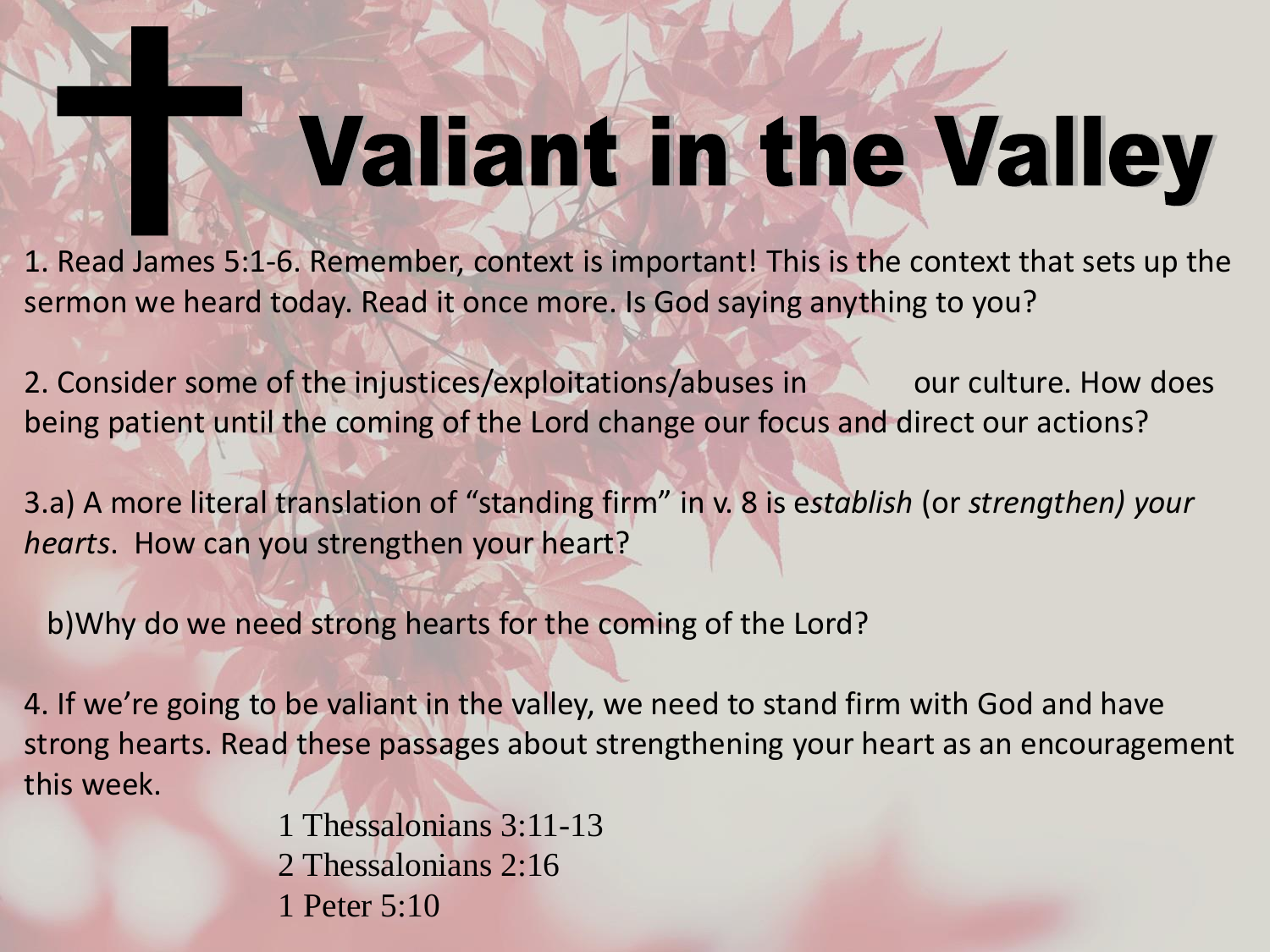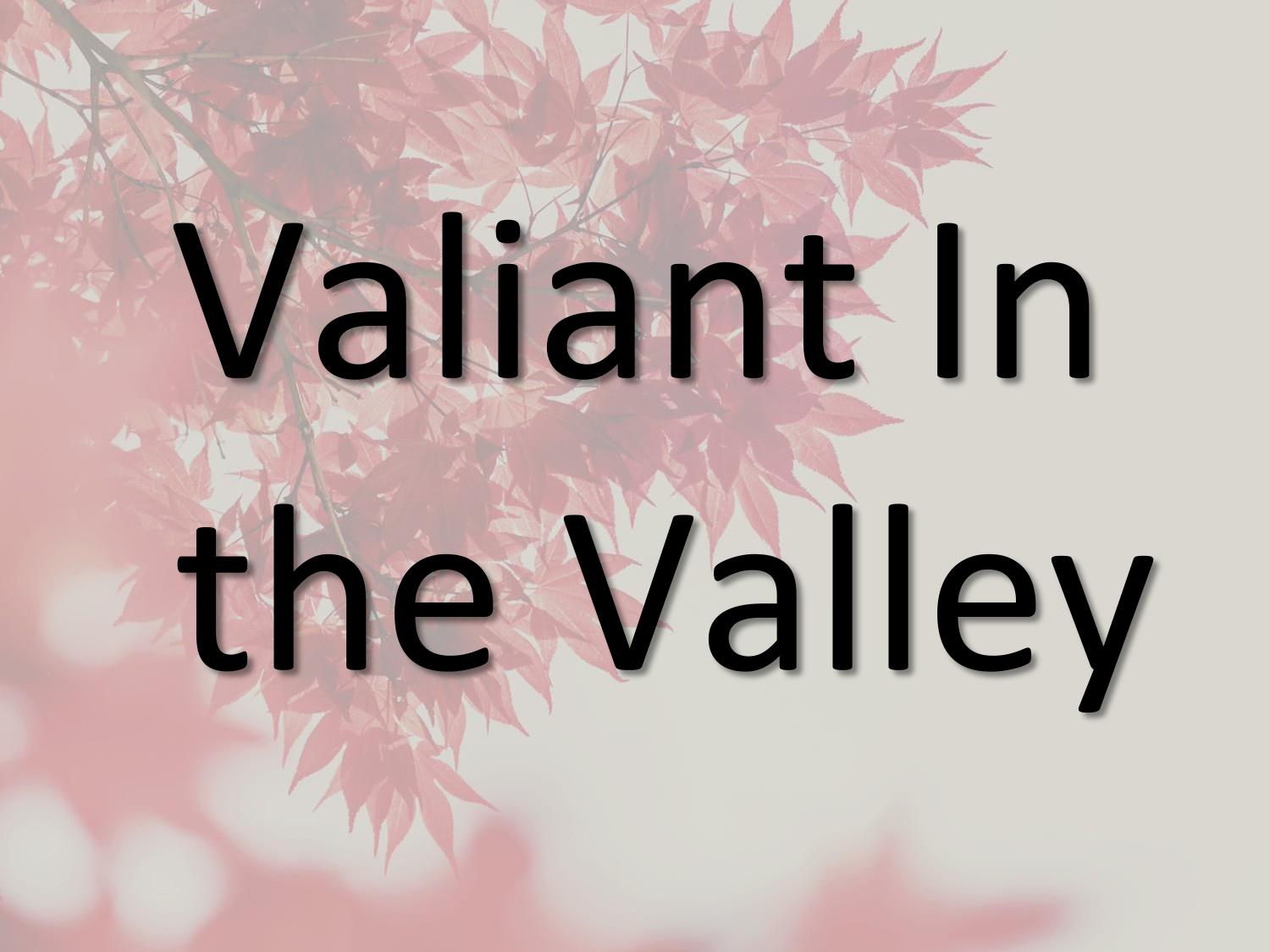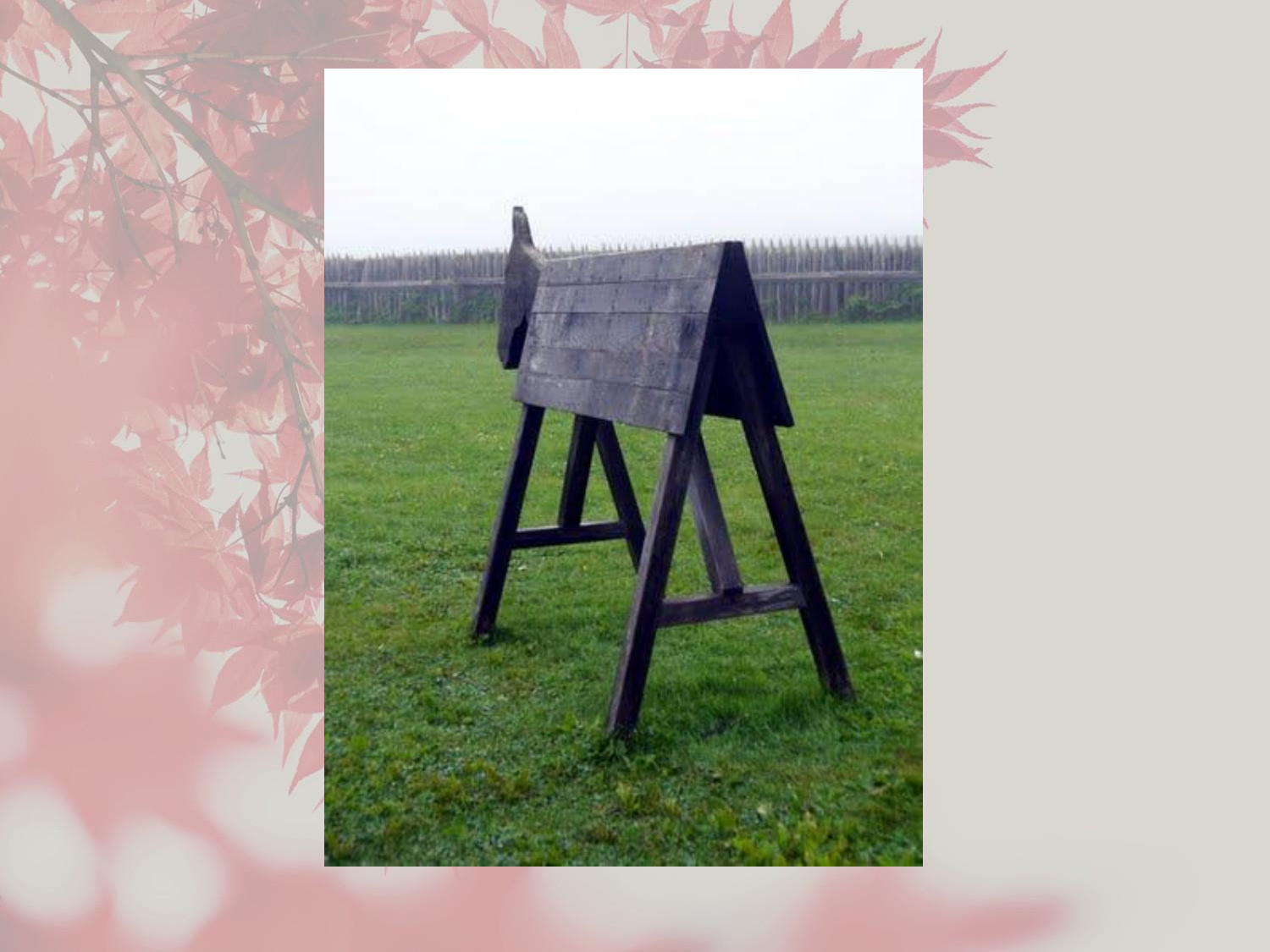## James the Just



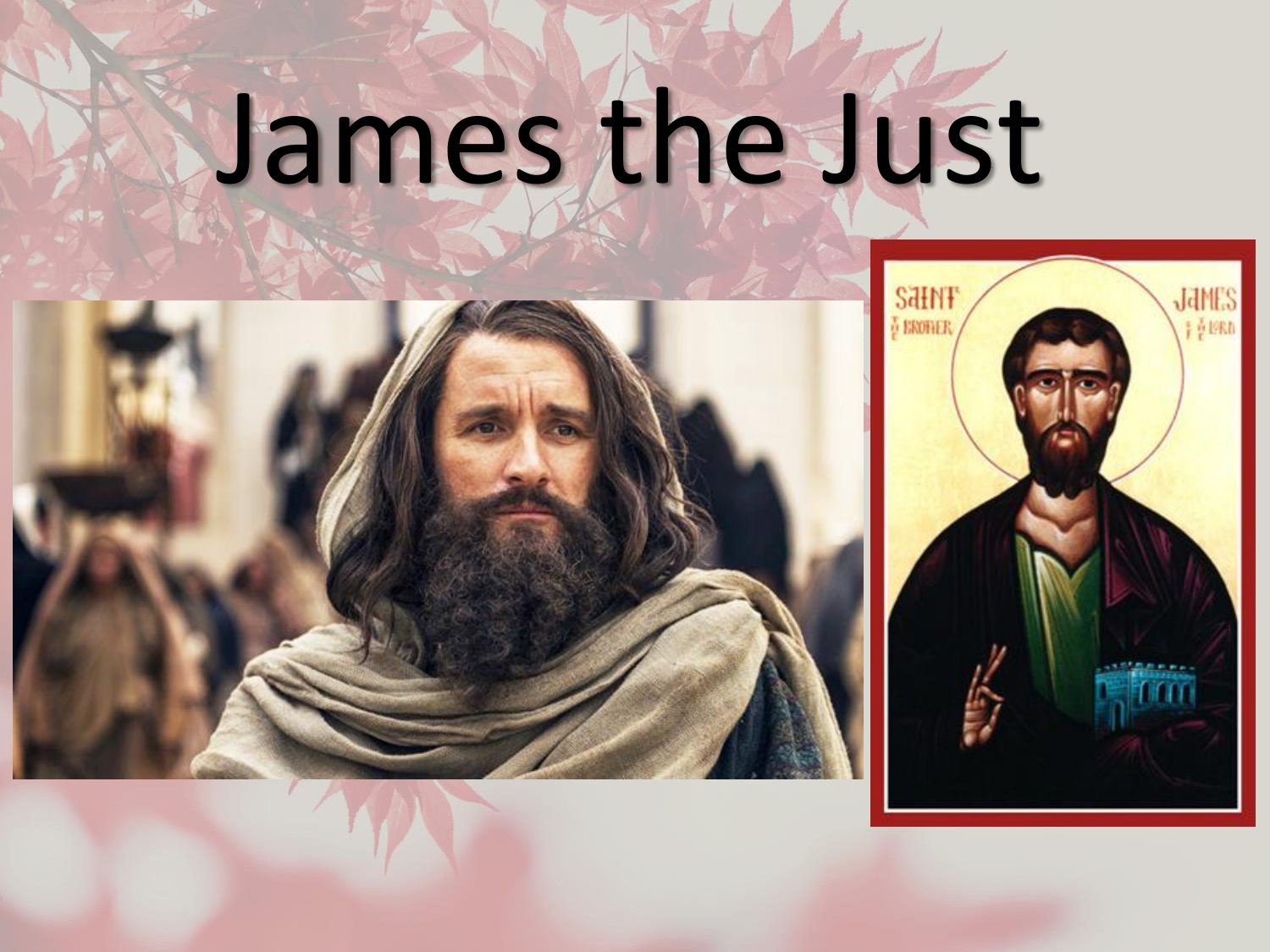## What am I waiting for?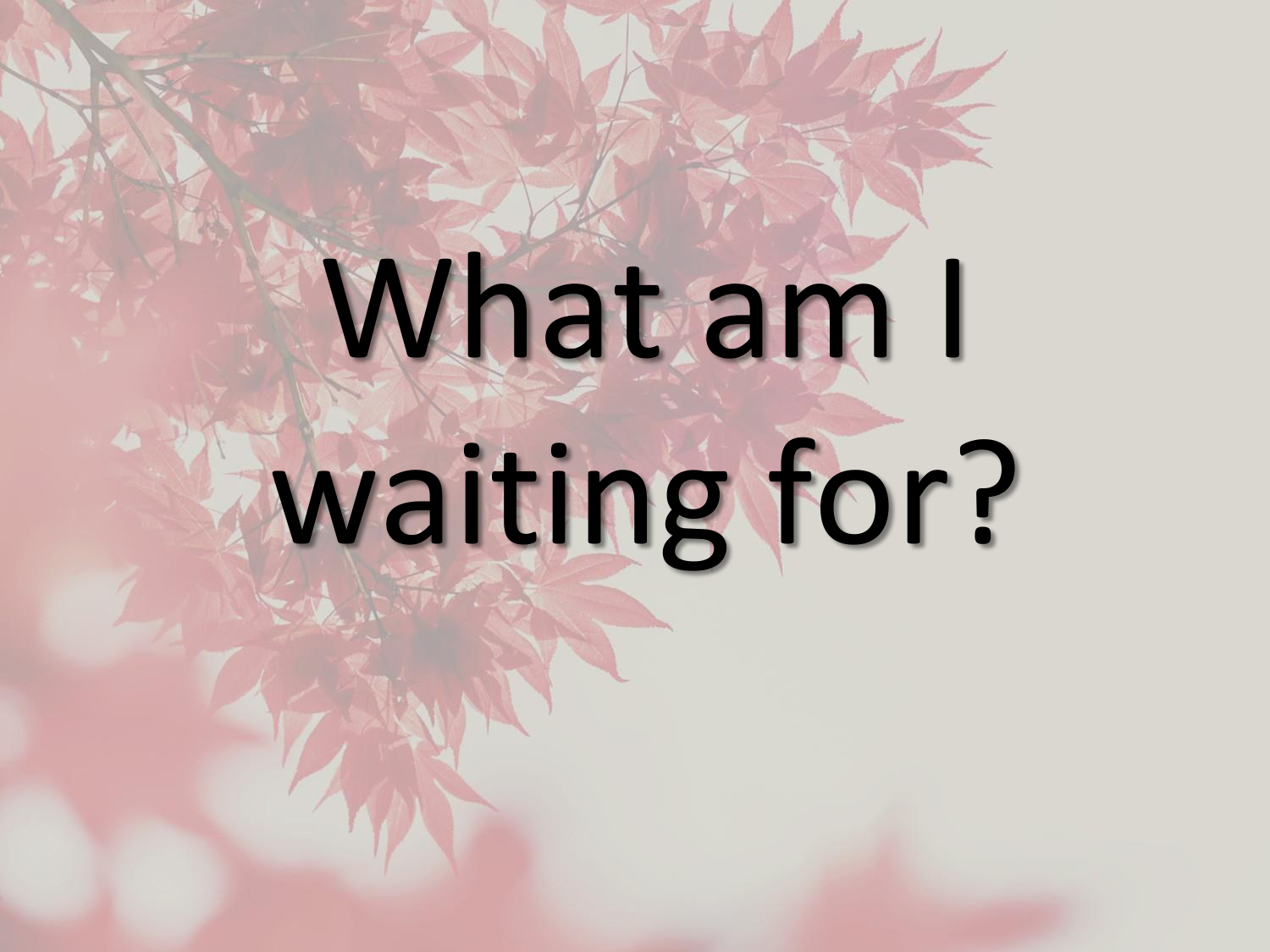Be patient, then, brothers and sisters, until the Lord's coming. See how the farmer waits for the land to yield its valuable crop, patiently waiting for the autumn and spring rains.

James 5:7 NIV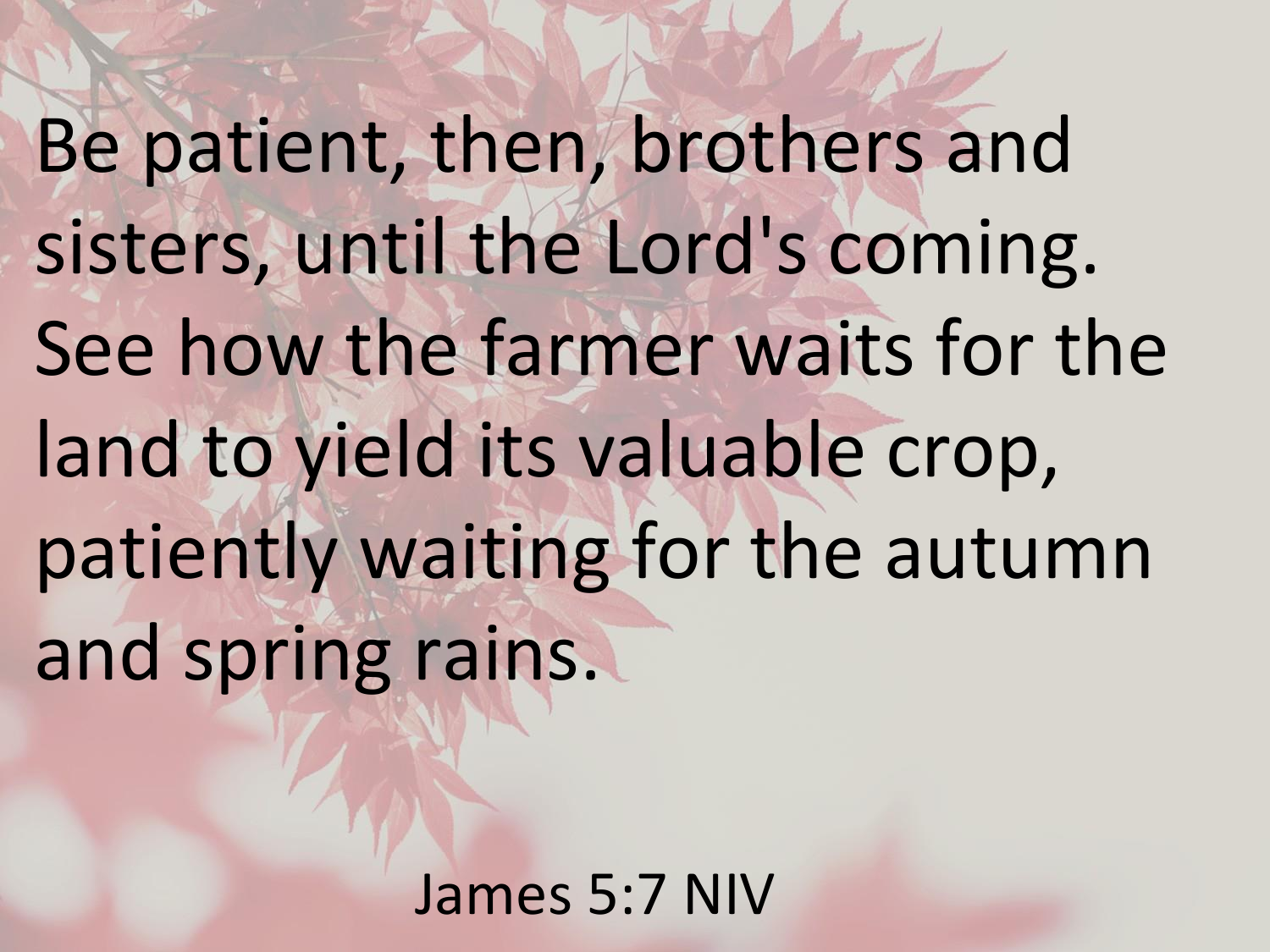"You too, be patient and stand firm, because the Lord is coming near. Don't grumble against one another, brothers and sisters, or you will be judged. The Judge is standing at the door."

James 5:8-9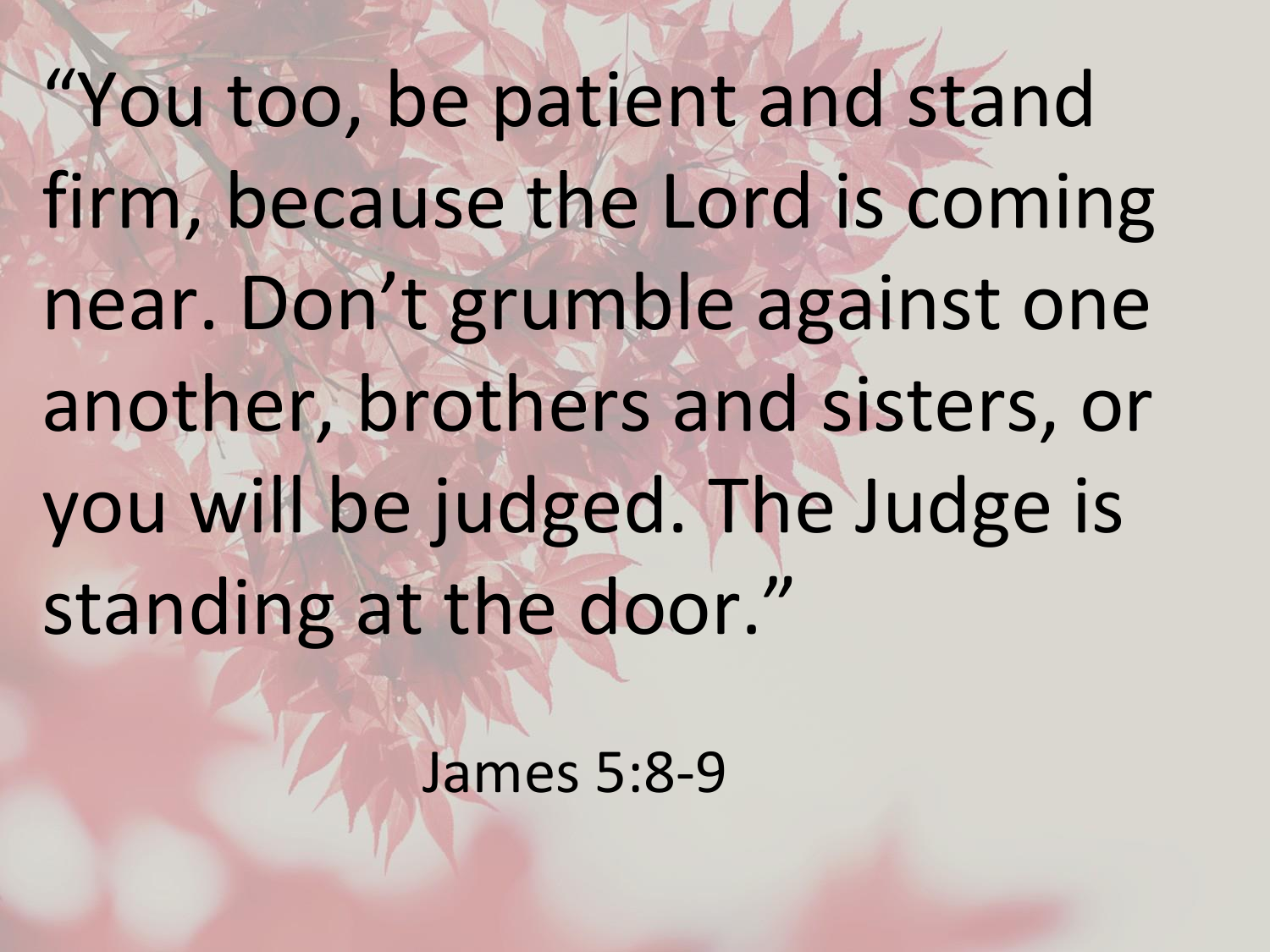"Brothers and sisters, as an example of patience in the face of suffering, take the prophets who spoke the name of the Lord."

James 5:10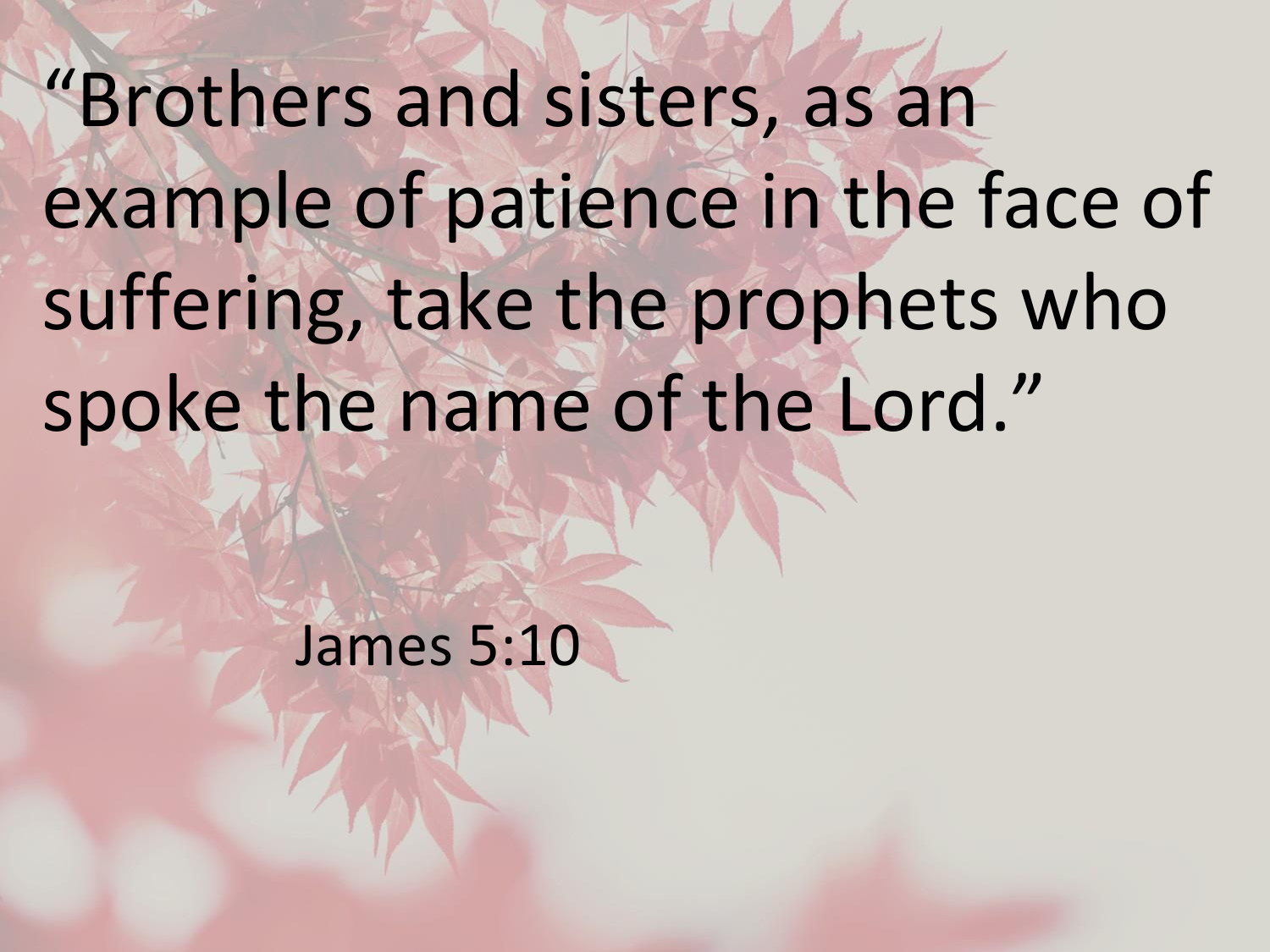For I hear many whispering. Terror is on every side! 'Denounce him! Let us denounce him!' say all my close friends, watching for my fall. 'Perhaps he will be deceived; then we will overcome him and take our revenge on him.' But the Lord is with me as a dread warrior; therefore, my persecutors will stumble; they will not overcome me."

Jeremiah 20:10-11 ESV